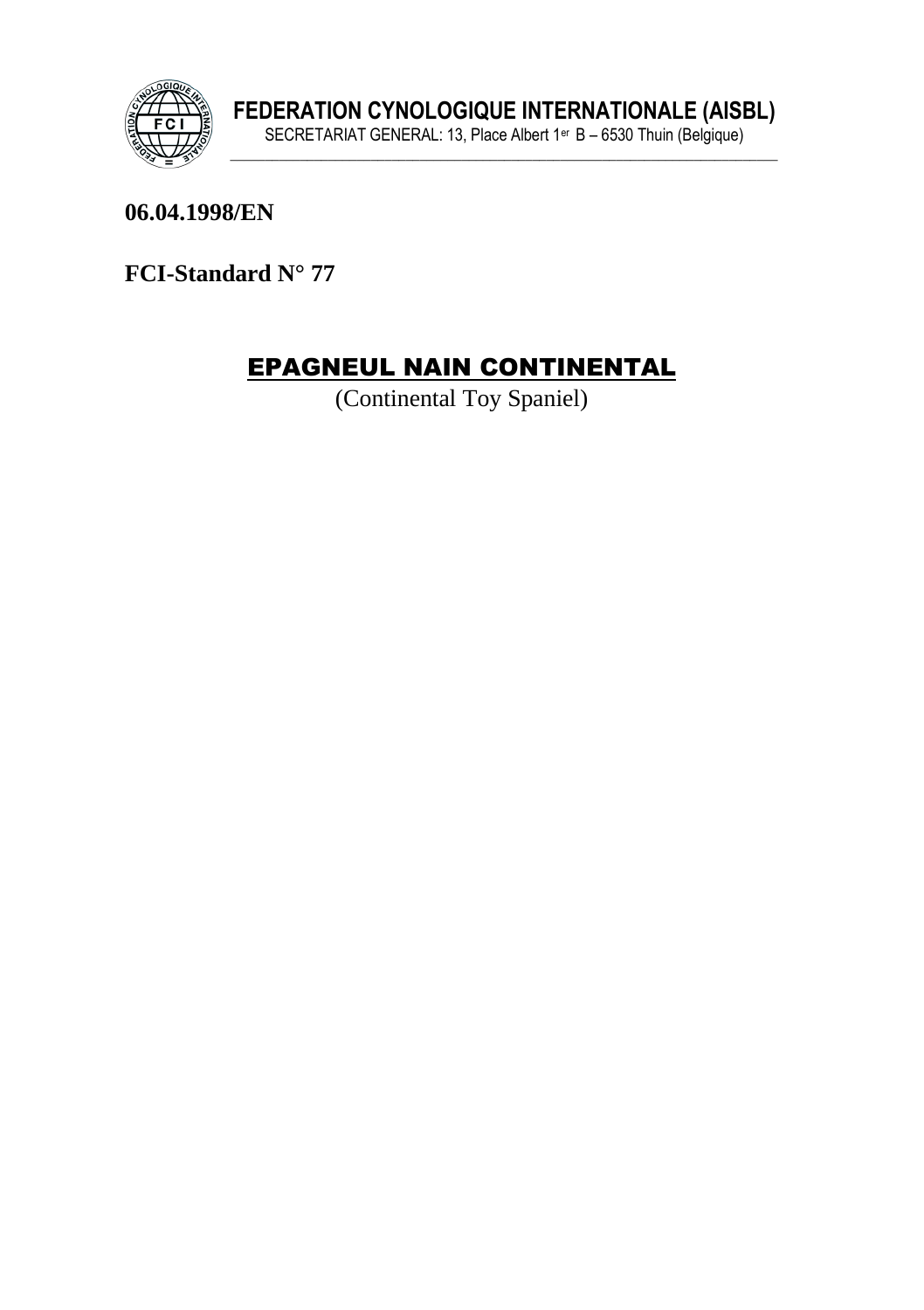**TRANSLATION**: Mrs Peggy Davis. Official language (FR).

**ORIGIN**: France, Belgium.

### **DATE OF PUBLICATION OF THE OFFICIAL VALID STANDARD**: 17.09.1990.

**UTILIZATION**: Toy.

| <b>FCI-CLASSIFICATION:</b> |                        | Group 9 Companion and Toy           |
|----------------------------|------------------------|-------------------------------------|
|                            |                        | Dogs.                               |
|                            |                        | Section 9 Continental Toy Spaniels. |
|                            | Without working trial. |                                     |
|                            |                        |                                     |

**GENERAL APPEARANCE**: Small de luxe Toy spaniel, of a normal and harmonious build, with long hair, moderately long muzzle shorter than the skull, lively personality, graceful yet robust, proud carriage with an easy and elegant gait. His body is somewhat longer than high.

**HEAD**: In normal proportion to the body and proportionately lighter and shorter than in the Spaniel of large or medium size.

CRANIAL REGION:

Skull: Not too rounded neither in profile nor from the front, sometimes showing a slight trace of medial furrow.

Stop: Depression sufficiently accentuate. In the heavier dogs, this depression is less evident yet still defined; in the very small dogs it is clearly marked without ever showing sudden break.

FACIAL REGION:

Nose: Small, black and round, but slightly flattened on top.

Muzzle: Shorter than the skull, fine, pointed and not too hollow on the sides; must not be turned up.

Nasal bridge: Straight.

Lips: Strongly pigmented, thin and tight.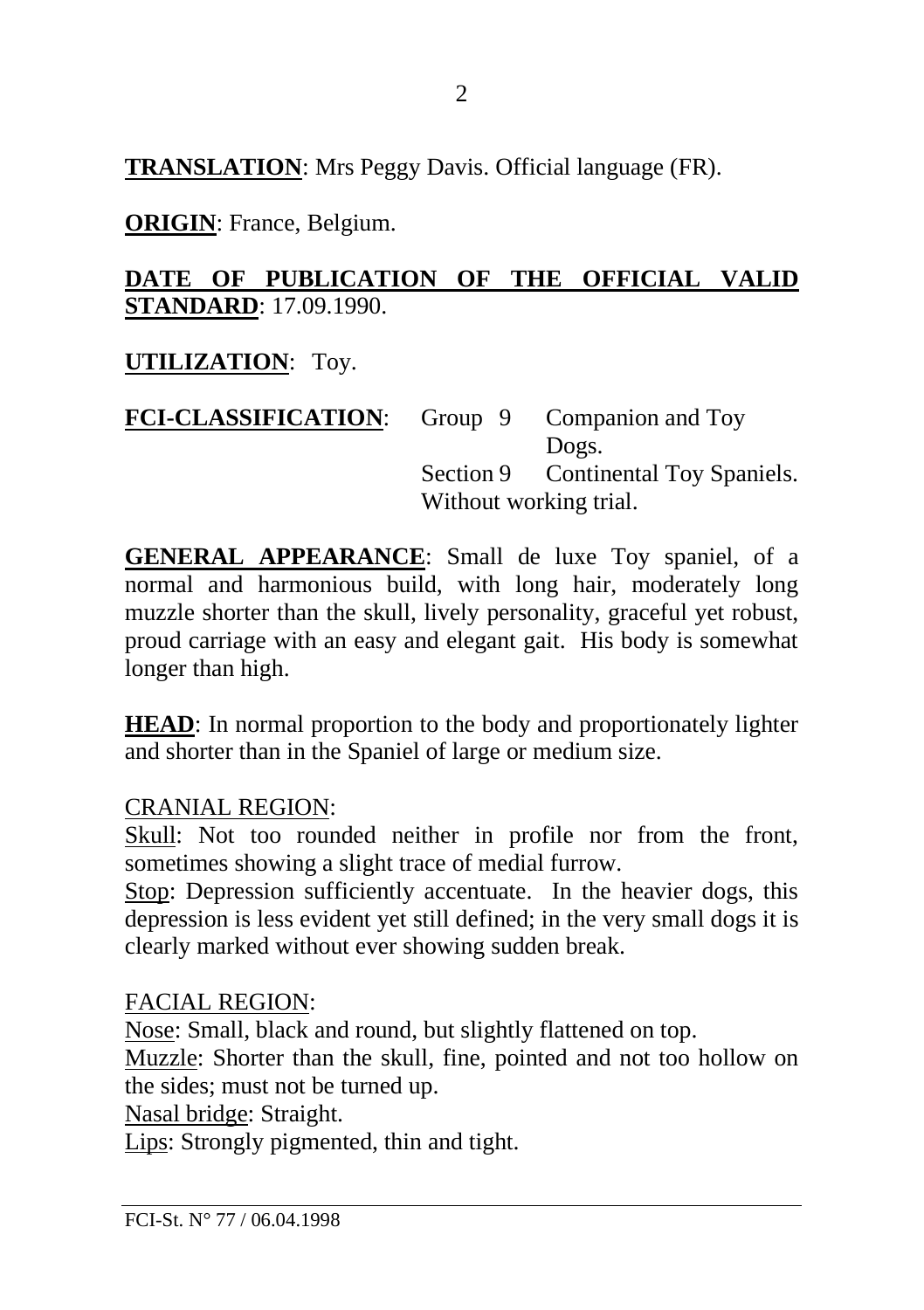Jaws/Teeth: Quite strong, closing well and normally.

Tongue: Must not be visible; the fact that it is constantly visible or not drawn in when touched by the finger is a fault.

**EYES**: Rather large, well open, in the shape of a large almond, not prominent, set rather low in the head, the inner corner is at the intersection of the skull and the muzzle. Dark in colour and very expressive; eyelid strongly pigmented.

**EARS**: Quite fine but firm. Whether it is the oblique ear or the hanging ear, when examined by hand, the cartilage must not end in too sharp a point. The ears are set on rather far back on the head, sufficiently apart one from the other, so as to reveal the slightly rounded shape of the skull.

• Variety with hanging ears, called: **PHALENE**.

The ear at rest is set high, considerably higher than the eye line. carried hanging and yet quite mobile. Garnished with wavy hair which may reach quite a length which gives the dog a pretty appearance.

• Variety with erect ears, called: **PAPILLON**.

The ear is set on high, the auricle (external ear) well open and turned to the side; the inner edge of the auricle forming an angle of approx. 45° with the horizontal. In no case must the ear point upwards, which would be like a Spitz type ear and must definitely be rejected. The inside of the auricle is covered with fine hairs, also wavy. The longest hairs extending slightly beyond the edge of the ear; the outer face, on the contrary, is covered with long hair forming hanging fringes extending well beyond the edges of the ear. Cross-breeding of the two varieties often produces semi-erect ears, with drooping tip; this mixed form of ear carriage is a serious fault.

**NECK** Of moderate length, a little arched at the nape.

### **BODY**:

Topline: Neither too short or arched, nor saddled, without however being flat.

Loin: Solid and slightly arched.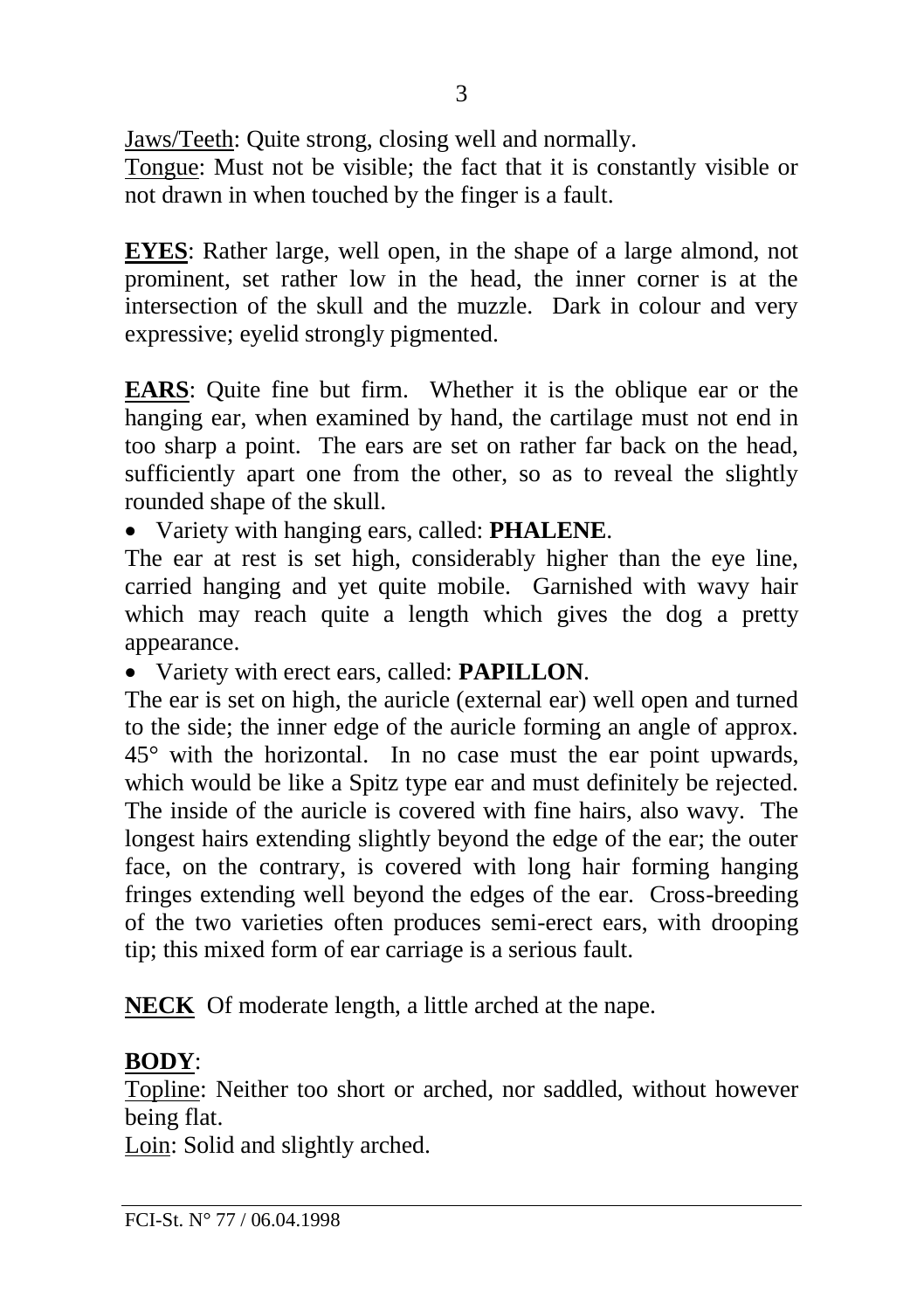Chest: Wide, fairly well let down. The circumference of the thorax taken between the past two ribs must be approximately equivalent to the height at the withers. Ribs well arched. Underline and belly: Slightly drawn up.

**TAIL:** Set quite high, rather long, abundant fringe forming a lovely plume. When the dog is in action, it is carried raised along the line of the back and curved, the extreme tip may touch the back; never should it curl or lie flat on the back.

**LIMBS**: Legs straight, firm, fine. The dog must not seem to be raised up; seen either from the front or from back, the legs are parallel.

#### FOREQUARTERS:

Shoulder: Well developed, well attached to the body.

Arm: Of equal length as the shoulder-blade, normally angulated and well joined with it, well attached to the body.

Pastern: Apparent in profile.

Forefeet: Rather long, called « hare feet » resting evenly on their pads. Strong nails, preferably black, lighter in the dogs with brown or white coats (the white nails in white dogs or in dogs with white legs do not constitute a fault if the dog is otherwise well pigmented). The toes are strong with a tough pad, well furnished in between with fine hair extending beyond the tip of the foot and forming a point.

#### HINDQUARTERS:

Hock joint: Normally angulated.

Hind feet: Rather long, called « hare feet » resting evenly on their pads. Strong nails, preferably black, lighter in the dogs with brown or white coats (the white nails in white dogs or in dogs with white legs do not constitute a fault if the dog is otherwise well pigmented). The toes are strong with a tough pad, well furnished in between with fine hair extending beyond the tip of the foot and forming a point.

**GAIT / MOVEMENT**: Proud, free, easy and elegant.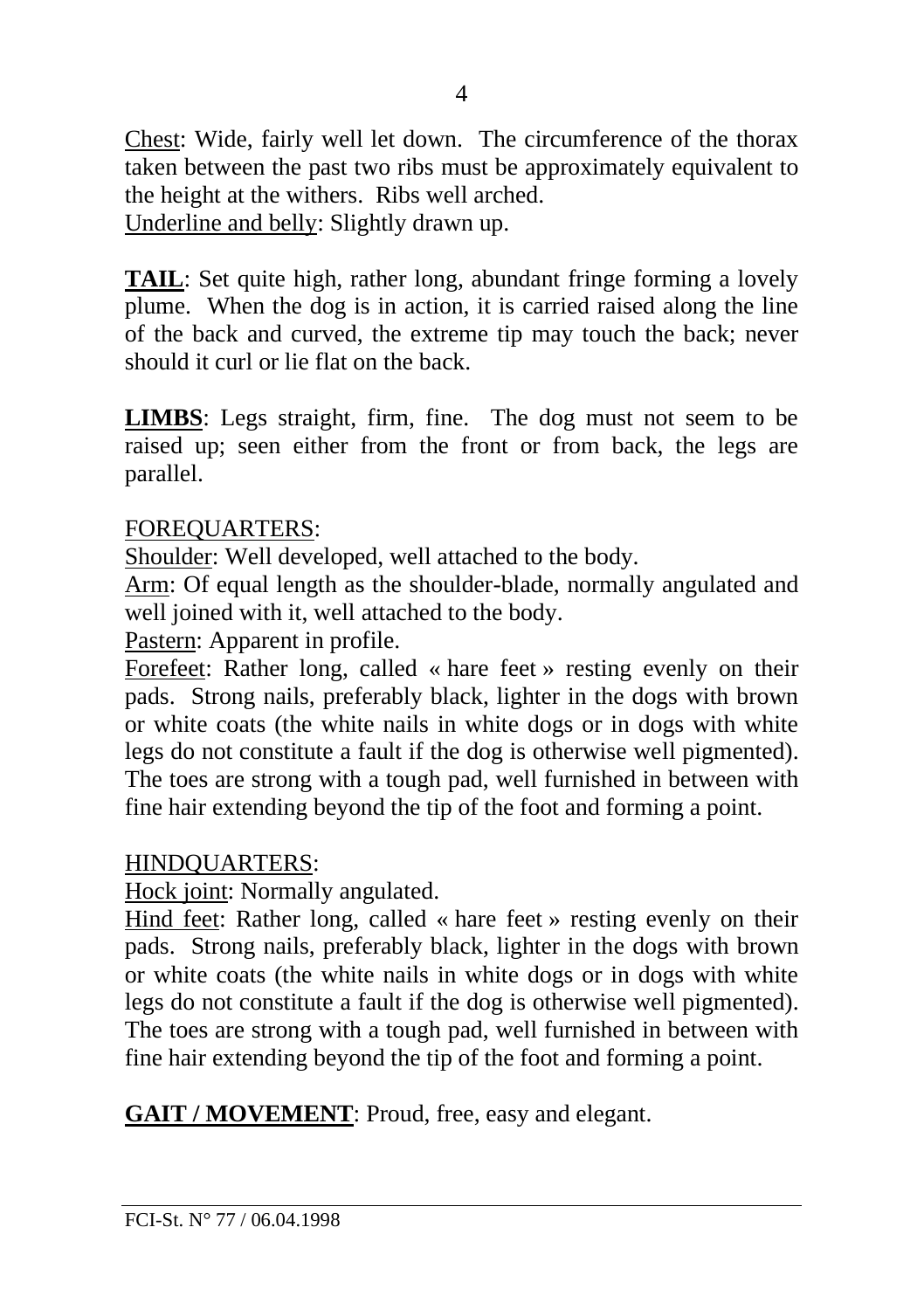## **COAT**

Hair: The coat, without undercoat, is abundant, glossy, wavy (not to be confused with curly), not soft but slightly resistant to the touch, with silky reflections.

The hairs are inserted flat; they are quite fine, slightly curved by the wave. The appearance of the coat is similar to that of the English Toy Spaniels, but it differs definitely from that of the Pekingese Spaniel; at the same time it should not have any resemblance to the coat of the Spitz. The hair is short on the face, the muzzle, the front of the legs and the underneath part of the hock.

Of medium length on the body, it gets longer on the neck to form a ruff and jabot, descending in waves on the chest; forming fringes at the ears and at the back of the forelegs; at the back of the thighs, an ample culotte with soft hair. There may be small tufts of hair between the toes and may even extend slightly beyond providing they do not give a heavy appearance to the foot, but rather give it a finer appearance by lengthening it. Certain dogs in good coat condition have hair 7,5 cm long at the withers and fringes of 15 cm on the tail.

Colour: All colours are admitted on a coat with a white background. On the body and legs, the white must be dominant in relation to the colour. The white on the head preferably extended by a more or less wide blaze. A white marking is admitted on the lower part of the head, but dominant white on the head constitutes a fault. In all cases, the lips, the eyelids and principally the nose must be pigmented.

### **SIZE AND WEIGHT**:

Height at the withers: About 28 cm.

Weight: two categories:

1) Less than 2,5 kg for dogs and bitches.

2) From 2,5 kg to 4,5 kg for dogs, from 2,5 kg to 5 kg for bitches. Minimum weight 1,5 kg.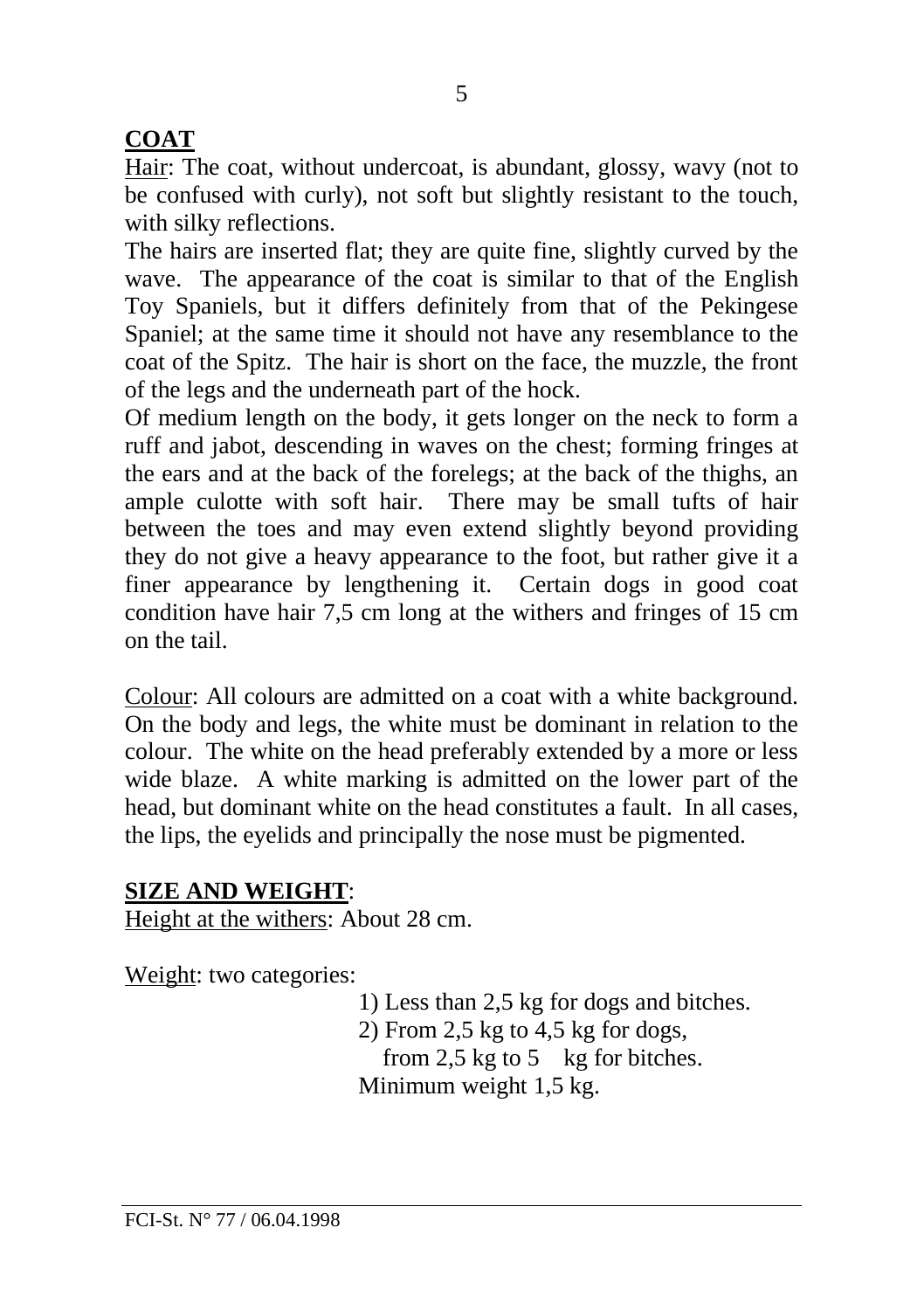**FAULTS** : Any departure from the foregoing points should be considered a fault and the seriousness with which the fault should be regarded should be in exact proportion to its degree and its effect upon the health and welfare of the dog.

- Skull flat, apple-shaded and bulging as in the small English Toy Spaniels.
- Stop too much or insufficiently accentuated.
- Nose not black.
- Muzzle arched or hollow.
- Depigmentation of the lips.
- Overshot and especially undershot mouth.
- Eye small, too round, prominent; light in colour; showing white when the dog looks straight ahead.
- Depigmentation on the edges of the eyelids.
- Roach- or saddle back.
- Tail curly, resting on the back; falling on the side (that is the bone and not the fringes which, because of their length, fall in locks).
- Forelegs bowed.
- Pastern joints knotty.
- Hindquarters weak.
- Hindquarters, which, seen from the back, are out of the vertical at the stifle, the hocks and the feet.
- Single or double dewclaws on the hind legs are undesirable and constitute a beauty fault. Their removal is therefore advisable.
- Feet turning inwards or outwards.
- Nails not touching the ground.
- Coat poor, soft or blown (puffed up); hair planted straight or itself straight; woolly hair; undercoat indicating crossbreeding with the Spitz.

### **ELIMINATING FAULTS**:

- Aggressive or overly shy.
- Any dog clearly showing physical or behavioural abnormalities.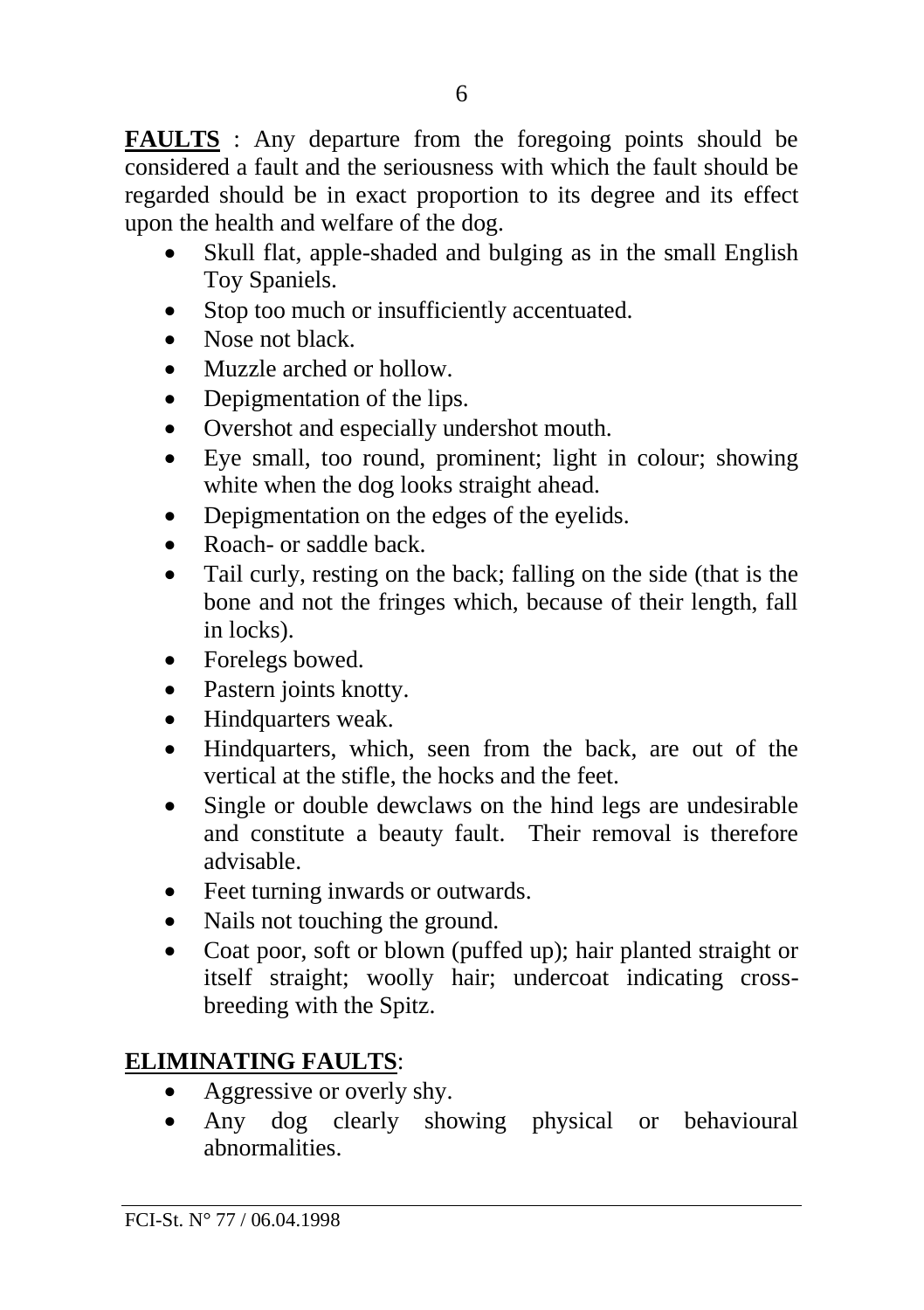- Pink or pink spotted nose.
- Excessive prognathism, overshot or undershot to the point where the incisors do not touch anymore.
- Tongue paralysed or constantly visible.

# **N.B.:**

- Male animals should have two apparently normal testicles fully descended into the scrotum.
- Only functionally and clinically healthy dogs, with breed typical conformation should be used for breeding.